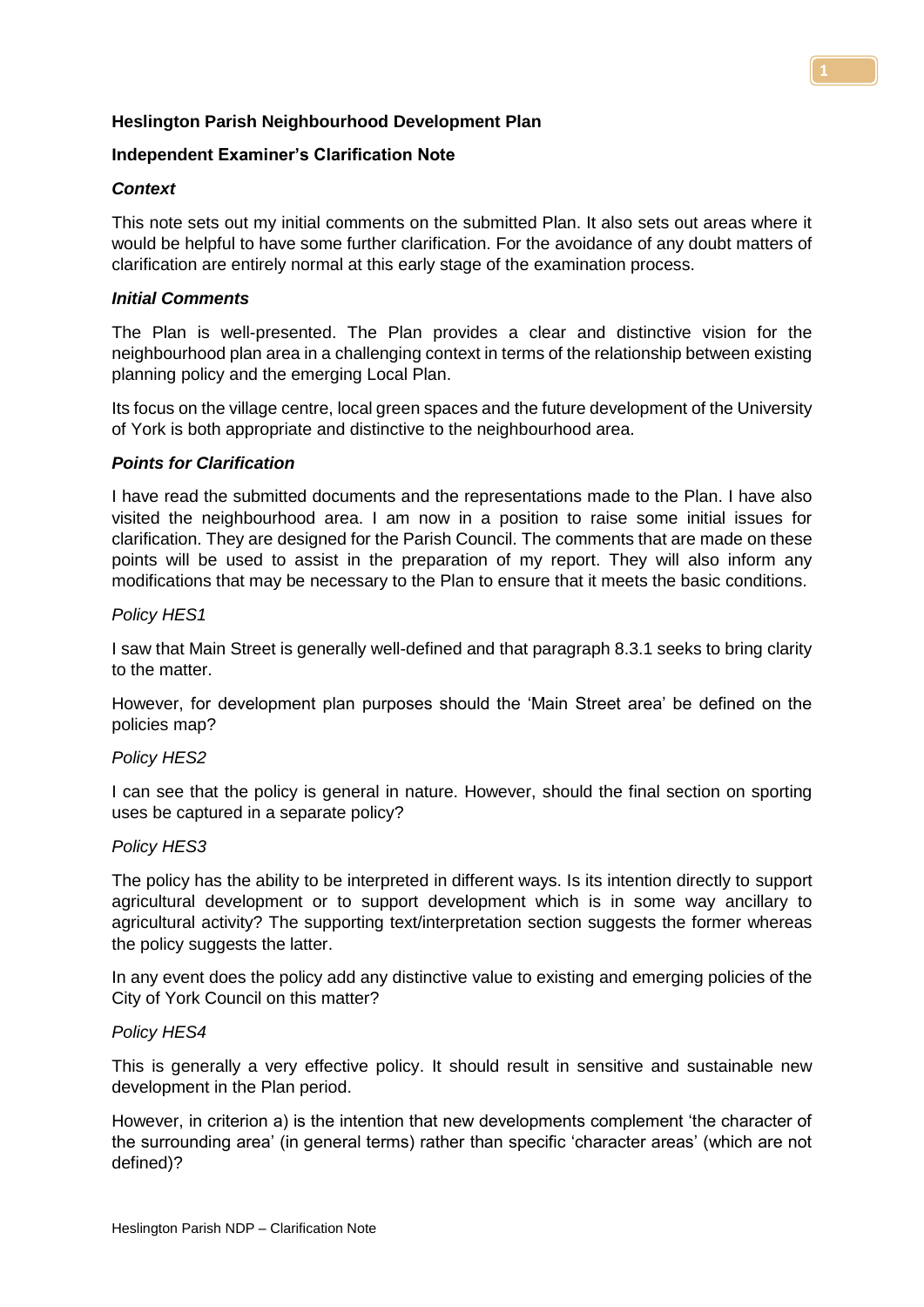In terms of the generality of the policy I am minded to recommend a modification so that the criteria apply as appropriate to the scale, nature and the location of the development concerned. As submitted the policy will apply universally to development proposals. In some cases, all of the principles will be relevant. In other cases, only some will apply. Does the Parish Council have any comments on this proposition?

In the final part of the policy does 'superior' refer to performance above the Building Regulations?

## *Policy HES6*

This is generally a very effective policy. It should result in sensitive and sustainable new development in the Plan period.

In terms of the generality of the policy I am minded to recommend a modification so that the criteria apply as appropriate to the scale, nature and the location of the development concerned. As submitted the policy will apply universally to development proposals. In some cases, all the principles will be relevant. In other cases, only some will apply. Does the Parish Council have any comments on this proposition?

#### *Policy HES7*

Does this policy add any distinctive local value to national and local policies?

In any event should the title refer to alterations/extensions to buildings rather than to their conversion?

#### *Policy HES8*

As I read the policy it has a confusing format. Criteria a) and b) appear to be the essentials whereas criteria b)-f) appear to be desirables. Was this the Parish Council's intention?

If so, might it result in developments of a basic standard?

In addition, within the first part of the policy is b) the reverse of a)? If so, does it add any value?

#### *Policy HES9*

Does the Parish Council have any specific evidence in general, or on viability in particular, to justify the approach towards on-site only affordable housing in criterion b) of the policy?

#### *Policy HES12*

Is the policy intended to apply throughout the neighbourhood area or more specifically within a defined area within the village?

As submitted, it has the ability to prevent otherwise acceptable development proposals for student accommodation on sites outside the existing campuses.

#### *Policy HES 13*

The Evidence Base on Local Green Spaces (LGSs) is a first-class document.

I saw that the proposed LGSs were many and varied. This is fine in principle. It reflects the character of the neighbourhood area. However, in the second part of the policy I see that the Plan has attempted to identify the limited development types which may be acceptable. This approach is inherently complicated given the different uses of the various proposed spaces.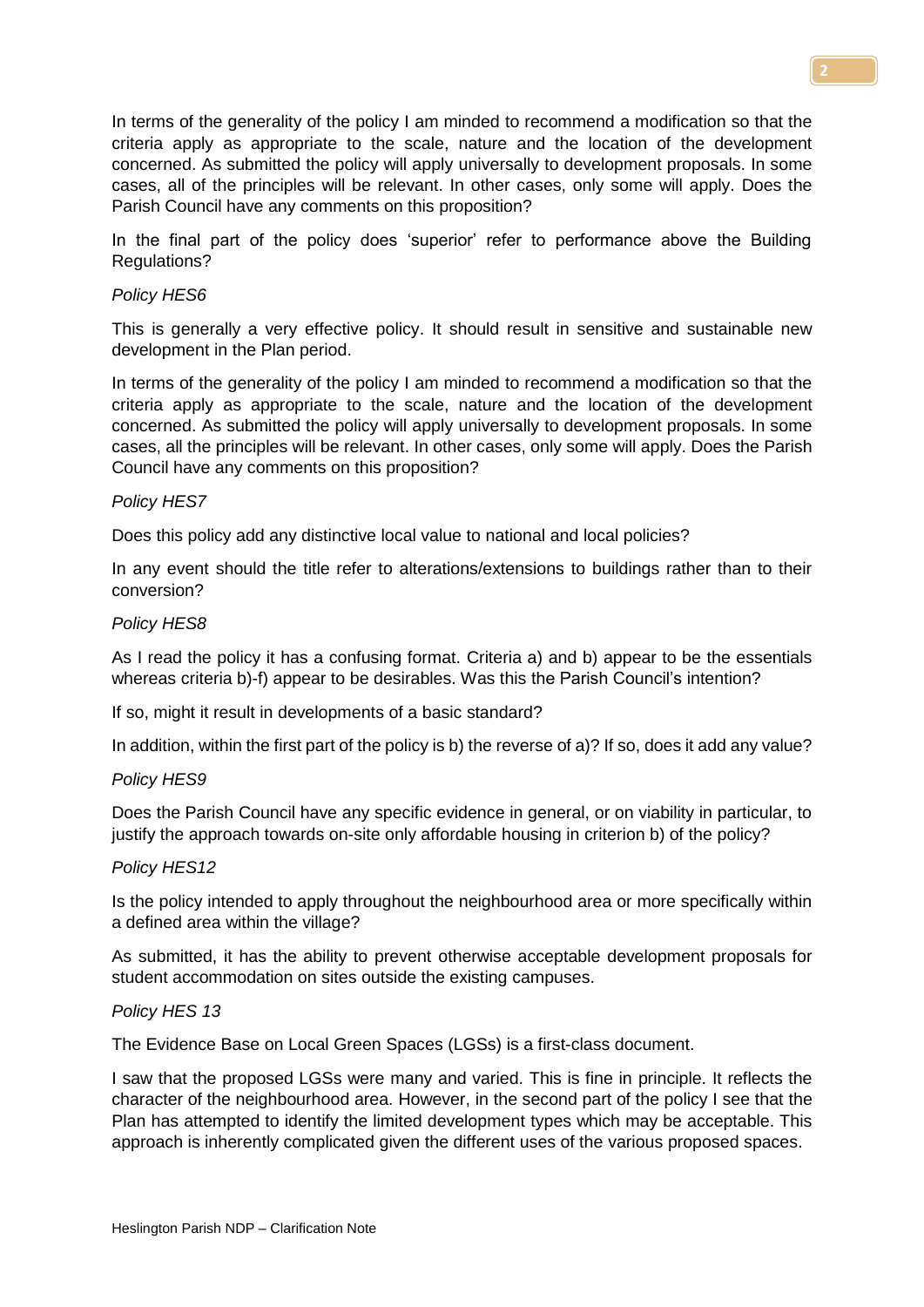I am minded to recommend that this part of the policy adopts the more matter of fact approach included in the NPPF and that the potential acceptable development types are repositioned into the supporting text. Does the Parish Council have any comments on this proposition?

Some of the proposed LGS overlap with the general extent of the York Green Belt. To what extent has the Parish Council considered the additional benefits of a potential LGS designation over and above the protection afforded more generally by their locations in the Green Belt (see PPG ID37-010-20140306)?

Proposed LGS 12 (Pond Field) is different from the other proposed LGSs. Its relevant section in the Evidence Base suggests that its function is more as a part of the Green Belt rather than as a LGS. Does the Parish Council have any comments on this observation?

In relation to Heslington Hall Gardens (LGS7) there is an overlap between the proposed LGS designation and the proposed identification of the Campus West Lake and Grounds as a significant green space. Does the Parish Council have any observations on this matter?

## *Policy HES14*

I can see that the policy has been designed to have regard to national policy. Criteria b) and c) by definition are specific. However, criterion a) is very general and does not bring the clarity required for a development plan policy.

In this context is criterion a) necessary?

Could it be repositioned into the supporting text to highlight that other (unspecified) sites may include sufficient biodiversity to warrant an equivalent approach to that for the sites in criterion b) and c)?

Does the Parish Council have any specific comments on the representations from the University (on Site 2) and the City of York Council (on Site 3)?

#### *Policy HES15*

This policy appears to raise identical issues to the first two points in this note on Policy HES8

The Parish Council's comments would be welcomed in this regard?

#### *Policy HES16*

Is this policy necessary?

The opening element is largely a repeat of national policy and the two detailed criteria will be determined through the emerging Local Plan process.

#### *Policy HES17*

Is there any direct relationship between the character or appearance of a conservation area and traffic levels?

In any event does this policy add any distinctive value to national and local policies?

*Policy HES19*

Does 'development proposals' refer to proposals for academic/university-related development?